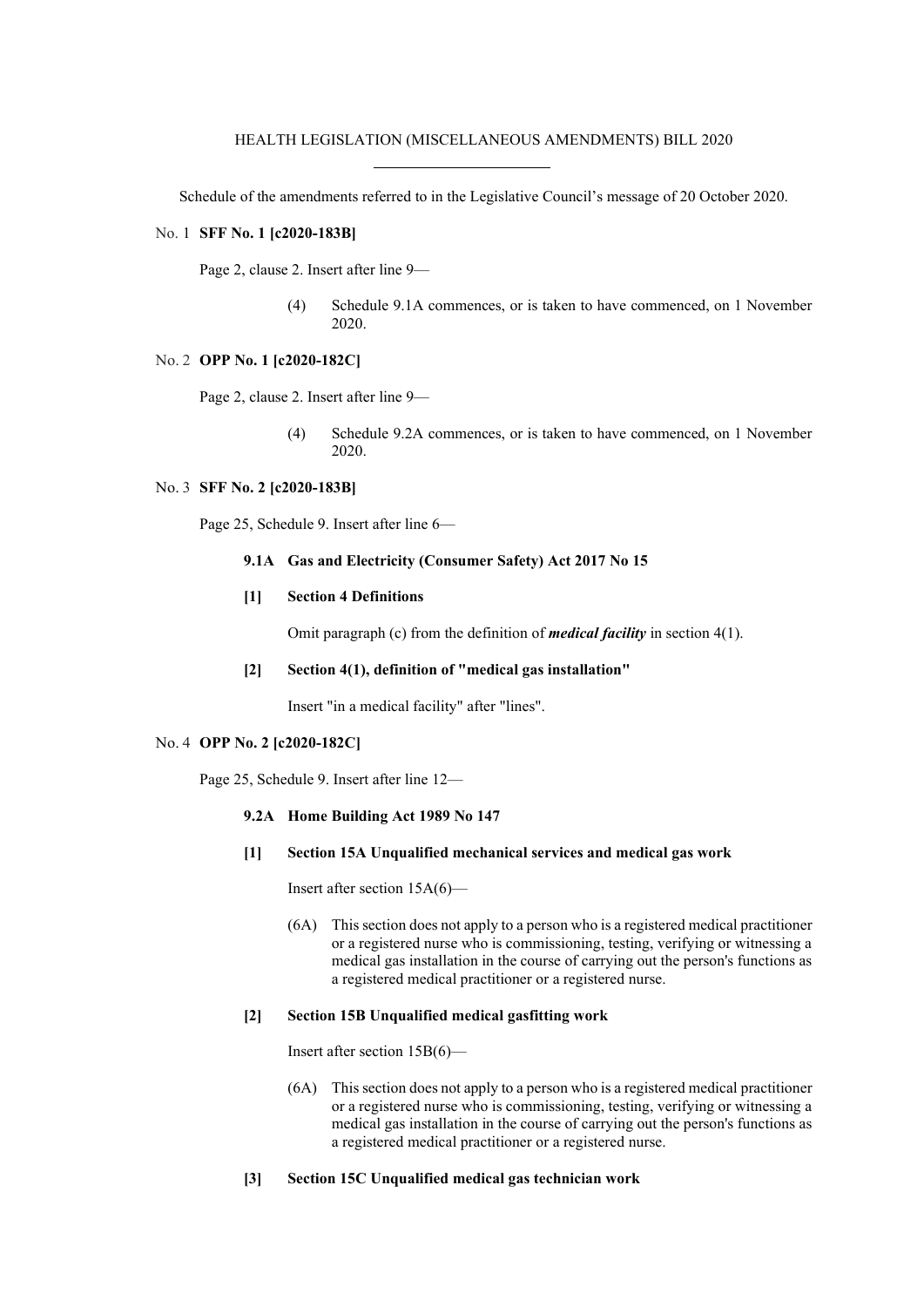Insert after section 15C(5)—

(5A) This section does not apply to a person who is a registered medical practitioner or a registered nurse who is commissioning, testing, verifying or witnessing a medical gas installation in the course of carrying out the person's functions as a registered medical practitioner or a registered nurse.

## **[4] Section 33E Additional requirements for obtaining endorsed contractor licenses and supervisor and tradesperson certificates relating to mechanical services and medical gas work**

Omit "A supervisor or tradesperson certificate must not be issued, and a contractor licence must not be endorsed to show that it is the equivalent to a supervisor certificate," from section 33E(1).

Insert instead "A tradesperson certificate must not be issued".

## **[5] Section 33E(1A)**

Insert after section 33E(1)—

- (1A) A supervisor certificate must not be issued, and a contractor licence must not be endorsed to show that it is the equivalent to a supervisor certificate, that authorises its holder to do (and to supervise) mechanical services and medical gas work unless the Secretary is satisfied that the applicant—
	- (a) has successfully completed the VET qualification Certificate IV in Plumbing, and
	- (b) has successfully completed the following units of competency in the Construction, Plumbing and Services Training Package—
		- (i) Install medical gas pipeline systems,
		- (ii) Carry out WHS requirements, and
	- (c) has not less than 2 years of experience in mechanical services and medical gas work after the completion of that qualification.

# **[6] Section 33F Additional requirements for obtaining endorsed contractor licenses and supervisor and tradesperson certificates relating to medical gasfitting work**

Omit "A supervisor or tradesperson certificate must not be issued, and a contractor licence must not be endorsed to show that it is the equivalent to a supervisor certificate," from section 33F(1).

Insert instead "A tradesperson certificate must not be issued".

## **[7] Section 33F(1A)**

Insert after section 33F(1)—

- (1A) A supervisor certificate must not be issued, and a contractor licence must not be endorsed to show that it is the equivalent to a supervisor certificate, that authorises its holder to do (and to supervise) medical gasfitting work unless the Secretary is satisfied that the applicant—
	- (a) has successfully completed one of the following VET qualifications—
		- (i) Certificate IV in Plumbing,
		- (ii) Certificate IV in Gas Fitting, and